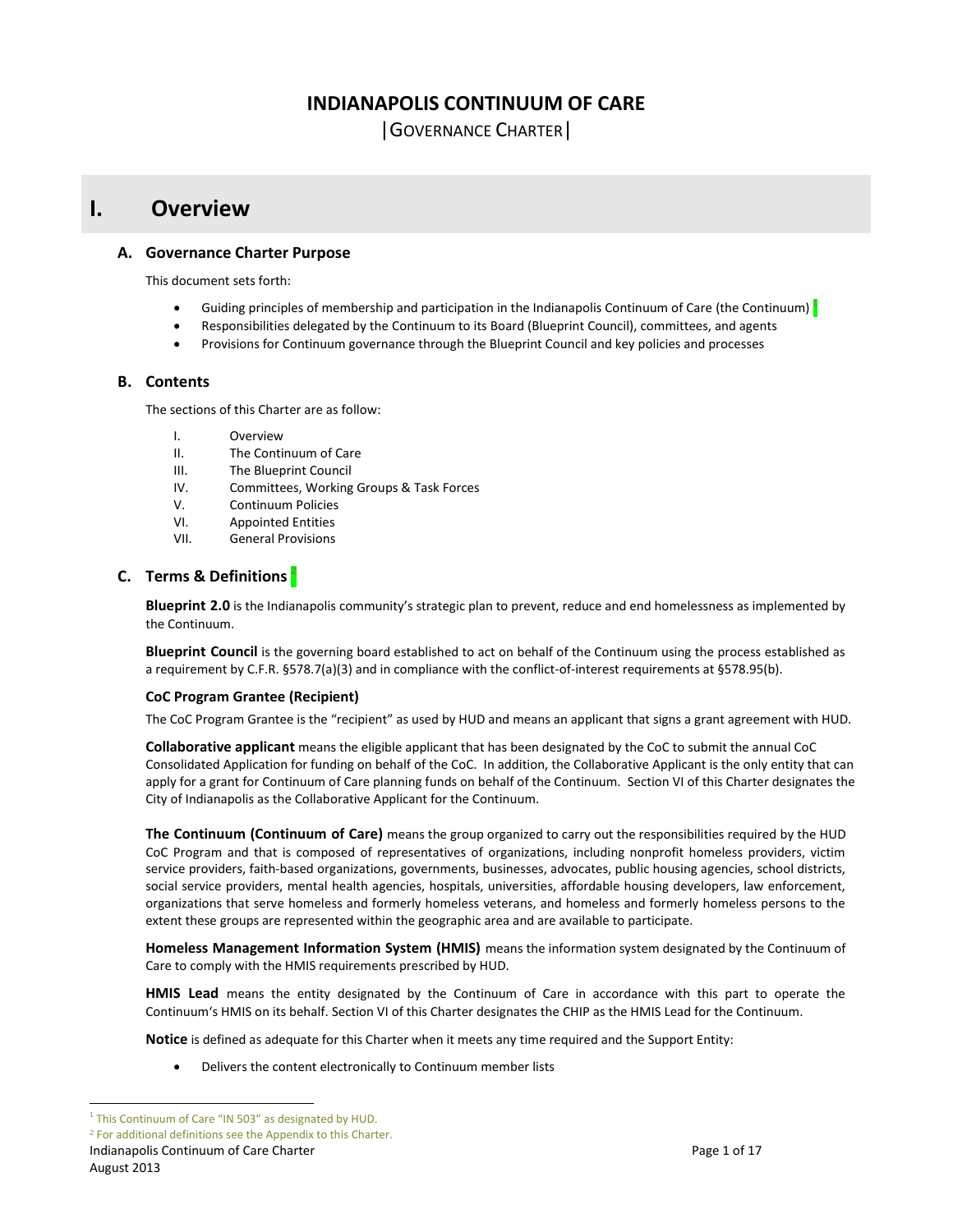Posts the content to the Continuum website (once the site is up)

This further requires that:

- Members take responsibility for providing their electronic contact information to the Support Entity
- Committees disseminate the notice to their members
- Continuum members disseminate the notice both electronically and onsite as appropriate to its clients, staff and volunteers

**Support Entity** is the coordination hub responsible for:

- Providing logistical support for Continuum responsibilities as in Interim Rule 24 CFR §578.7
- Convening and facilitating the Blueprint Council and key working groups
- Monitoring strategic coherence across efforts
- Coordinating communication within the Continuum
- Managing collective data systems and information distribution
- Mobilizing planning efforts that frame future Blueprints, related community-wide plans and their revision
- Stewarding resources for collective impact as appropriate

As such, the support is not a "lead" entity, but rather performs the roles of advocate, planning consultant, project manager, and logistics staff – though always free to delegate elements of its responsibility to appropriate Continuum participants and/or contracted support as appropriate. Section VI of this Charter designates the CHIP as the Support Entity for the Continuum.

# **D. Overview of Continuum Structure**

The Structure of the Continuum is as set forth in Blueprint 2.0 and reproduced here.



As defined in this Charter:

- The Continuum is the collaborative body implementing homeless prevention and intervention strategies
- The Support Entity staffs the work of the Continuum as a body, holding the work together The Blueprint Council acts on behalf of the Continuum to maintain momentum and oversight (some punctuation missing here)
- Committees and the like are responsible for specific activities and strategies, reporting to the Council
- The Collaborative Applicant submits the CoC's Consolidated Application to HUD and applies for HUD's CoC Program funding, reporting to the Council
- The HMIS Lead operates the Continuum's data system, reporting to the Council
- The CoC Program Grantee is the official recipient of CoC Program funds works closely with the Blueprint Council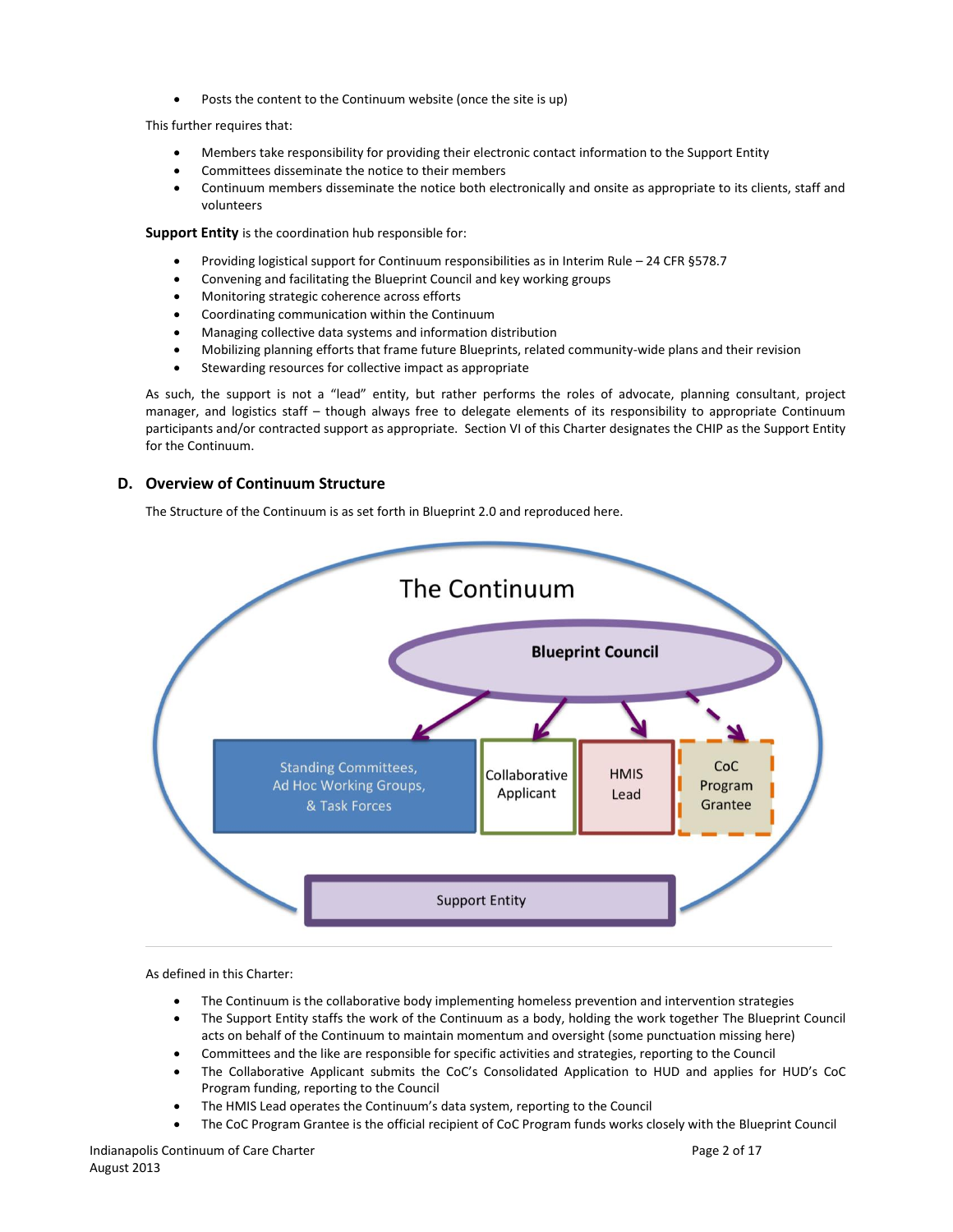# **II. The Continuum of Care**

# **A. Continuum Mission, Vision, Purpose & Responsibilities**

**Mission**: The mission of the Continuum is to coordinate all stakeholders, systems, and resources available to prevent and end homelessness in Indianapolis.

**Vision**: The vision of the Continuum is to make homelessness rare, short-lived and recoverable.

**Purpose**: The Continuum embodies three concepts:

- **A Working Coalition:** It is the collection of individuals and entities that have specifically committed to seeing that the Blueprint is implemented with integrity and excellence.
- **A System of Housing & Services:** It is the system of housing and service entities that provide a broad range of homelessness prevention and intervention services to the community, the pieces of which leverage one another in assisting individuals and families move to stable housing. It incorporates outreach, engagement, assessment, prevention, shelter, housing, and services to successfully achieve self-sufficiency.
- **The HUD CoC Program-Defined Continuum of Care:** It is the community planning body that works to prevent homelessness. It organizes and delivers housing and services to meet the specific needs of people who are homeless as they move to stable housing and maximize self-sufficiency.

**Responsibilities**: Specifically, it is obliged to:

- **Performance Targets & Monitoring**
	- o Establish appropriate performance targets by population and program in consultation with the CoC Program Grantee and sub-recipients then:
		- Monitor performance and evaluate outcomes of ESG and CoC programs
		- Develop a fair process for performance improvement and recommend action per that process
		- Report to HUD as required/requested

### **Centralized Assessment**

- o Establish a centralized or coordinated assessment system in consultation with ESG fund recipients
- o Operate a centralized or coordinated assessment system in consultation with ESG fund recipients
- **Written Standards**
	- Establish and Follow written standards for providing CoC assistance in consultation with ESG fund recipients
- **HMIS**
	- o Designate a single HMIS for its geographic area and designate an eligible applicant to manage its HMIS
	- o Review, revise, and approve privacy, security, and data quality plans
	- o Ensure consistent participation of the CoC Program Grantee and sub-recipients in HMIS
	- o Ensure that the HMIS is administered in compliance with HUD requirements

#### **Planning**

- o Coordinate implementation of a housing and service system
- o Conduct a point-in-time count of homeless persons that meets HUD's requirements, at least biannually
- o Conduct an annual gaps analysis of homelessness needs and services
- o Provide information required to complete the Consolidated Plan(s)
- o Consult with state and local ESG recipients in the geographic area on the plan for allocating ESG funds and reporting/evaluating performance of ESG programs

### **Application for CoC Program Funds**

- Design, operate and follow a collaborative, fair, and transparent process for developing applications and approving submission of applications in response to a CoC Program NOFA
- o Establish priorities for funding projects
- o Determine if one or more applications will be submitted
	- If more than one, designate the collaborative applicant
	- If only one, the applicant is the collaborative applicant
- o Rank multiple applications if required by HUD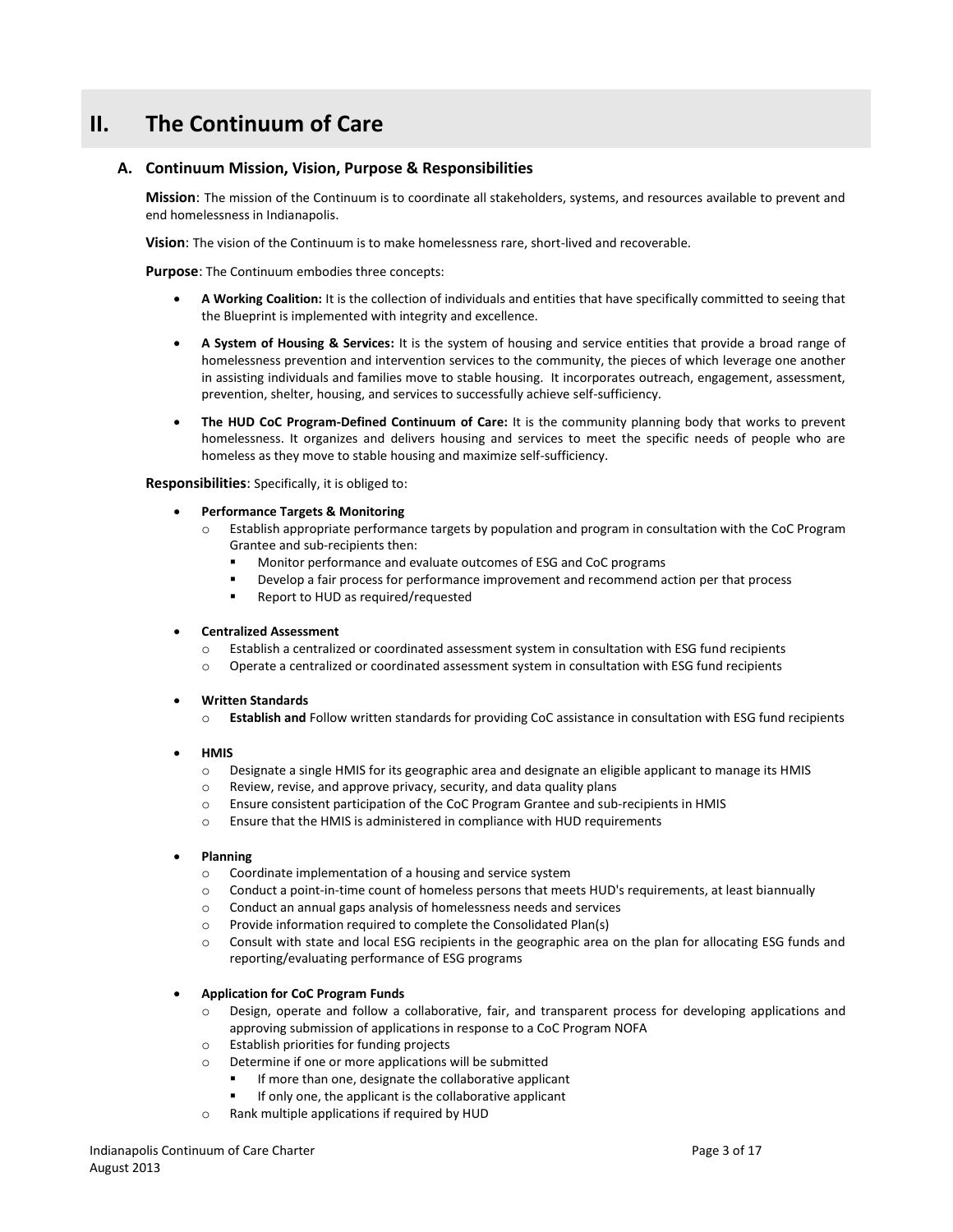**Delegation**: The Continuum has delegated elements of its day-to-day work to the Blueprint Council, committees, and contractors as described in this Charter. However, the Continuum retains all of its responsibilities. Responsibilities extend to approval of the CoC Program application, even if it designates eligible applicants other than itself to apply for funds.

# **B. Continuum Membership Composition & Voting Rights**

**Composition**: The Continuum is composed of:

- The following to the extent they are represented within the geographic area and are available to participate:
	- o Nonprofit homeless providers
	- o Prevention service providers
	- o Victim service providers
	- o Disaster planning and prevention agencies
	- o Faith-based organizations
	- o Funders
	- o Governments
	- o Businesses
	- o Advocates
	- o Public housing agencies
	- o School districts
	- o Social service providers
	- o Medical professionals
	- o Mental health agencies
	- o Hospitals
	- o Universities
	- o Affordable housing developers
	- o Law enforcement
	- o Organizations that serve homeless and formerly homeless veterans
- Homeless and formerly homeless persons
- Representatives from the following:
	- o Collaborative Applicant
	- o CoC Program Grantee
	- o Consolidated Plan Entity
	- o ESG Grantee
	- o HMIS Lead
	- o Support Entity
- Anyone/entity committed to the prevention and ending of homeless is welcome in the Continuum.

**Voting Rights**: Those individuals that meet the following provisions are eligible to vote at Continuum meetings.

- Self-identification as homeless or formerly homeless OR
- Commitment to Blueprint 2.0 as demonstrated by completion of a Continuum Membership Statement AND active participation in the Continuum over the prior 12 months as demonstrated by Continuum, Blueprint Council and/or Committee attendance sheets.

The Support Entity will maintain eligibility lists and make them available prior to all meetings of the full Continuum.

# **C. Continuum Meetings**

**Frequency**: The Continuum will hold full membership meetings at least two (2) times per year at a time and location determined by the Blueprint Council. The Blueprint Council will select a meeting location that is accessible to potential homeless participants and in regard to ability/disability.

**Open Meeting**: Meetings of the Continuum will be open to any interested person.

**Agendas**: The Blueprint Council will disseminate agendas in advance of the meeting.

**Notice**: The Continuum will publish agendas in advance of the meeting and publicly invite new members at least annually. Thirty-(30)-days notice will be given for meetings of the Continuum. *See definition of Notice in Overview section of this Charter.*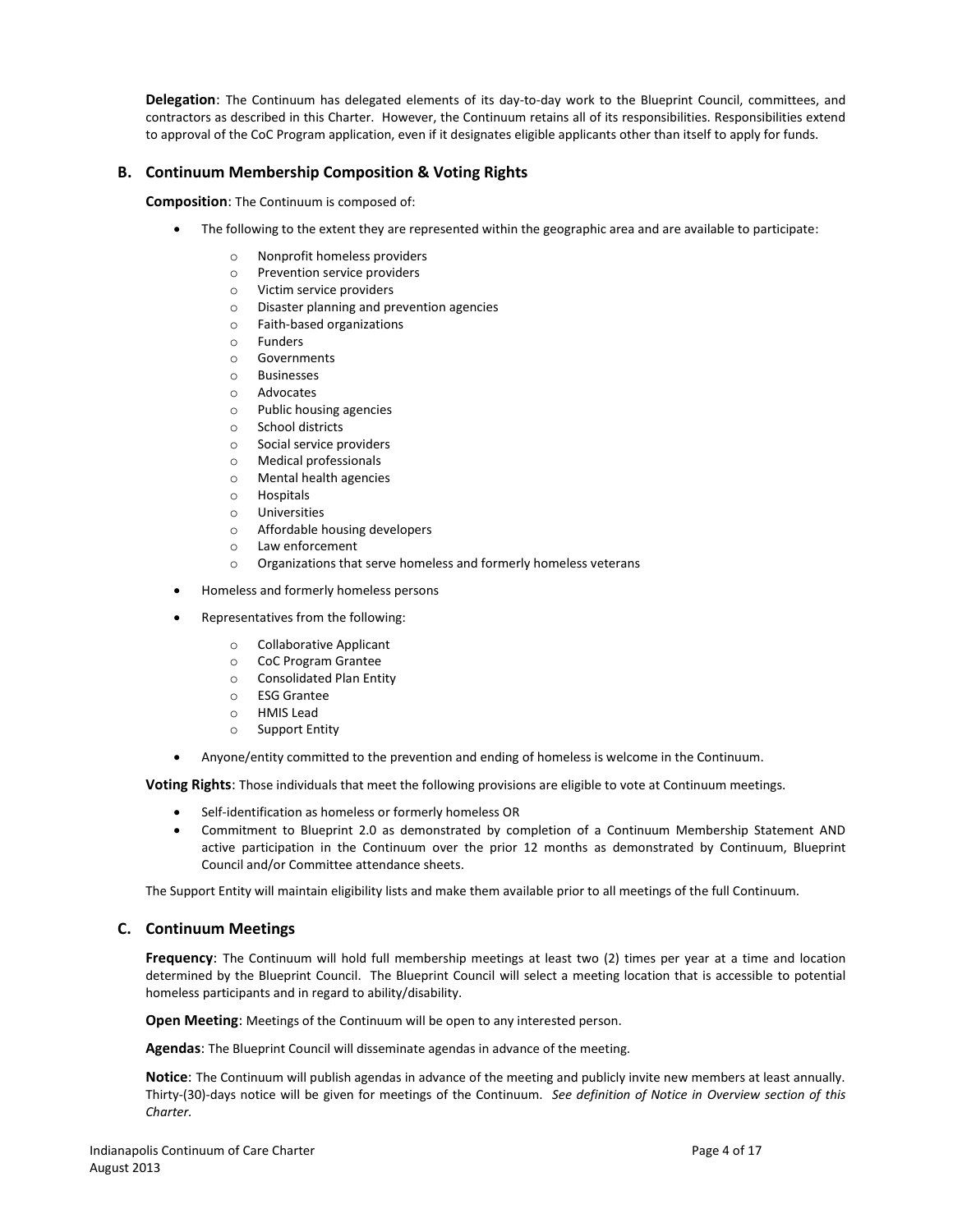**Quorum**: Quorum for the transaction of business at Continuum meetings will be defined as those present at a properly noticed meeting.

**Voting**: Each member must be present to vote on Continuum matters. Votes will be by voice or ballot at the will of the majority of those in attendance. No member may vote on any item that presents a real or perceived conflict-of-interest.

**Proxy**: There is no proxy voting. Decision-making requires live conversation and active participation from all parties.

**Action Without a Meeting**: The Continuum will not take action as a whole without meeting.

# **III. The Blueprint Council**

# **A. Blueprint Council Roles & Responsibilities**

**Definition**: The Continuum Governing Board (known as the Blueprint Council) is the body that makes recommendations to the full Continuum and acts as the day-to-day decision-making group.

**The Council as a Whole**: The Blueprint Council is the designated entity for managing the CoC Program process in Indianapolis, including the ranking of proposals for submittal to the US Department of Housing and Urban Development under the annual NOFA. The Blueprint Council designs, coordinates, and reviews the HUD CoC grant application process for the Continuum, which includes defining community priorities and ranking CoC Program applications for approval through the CoC Program Grantee.

As such it acts on behalf of the Continuum and ensures that the Continuum:

- Scans the environment for best practices and innovations
- Assesses the Continuum for gaps, overlaps, duplication, strategic conflicts, etc.
- Coordinates semi-annual Continuum meetings, including annual report to the community.

In addition, the Blueprint Council is responsible for:

- Working closely with the designated Collaborative Applicant to fulfill major duties of the Continuum.
- Monitoring implementation of the Blueprint and ongoing alignment with vision, goals and strategies.
- Overseeing periodic planning and annual plan revisions
- Making recommendations to the Continuum about priorities as well as formal/informal relationships
- Actively seeking out participation from each group listed below, for both the Continuum and its committees
	- o Nonprofit homeless providers
	- o Victim service providers
	- o Faith-based organizations
	- o Governments
	- o Businesses
	- o Advocates
	- o Public housing agencies
	- o School districts
	- o Social service providers
	- o Mental health agencies and substance abuse providers
	- o Hospitals, health care institutions and practitioners
	- o Universities
	- o Affordable housing developers
	- o Law enforcement
	- o Organization that serve homeless and formerly homeless veterans
	- o Homeless and formerly homeless persons
- Ensuring transparent governance within the Continuum and monitoring potential conflicts of interest
- Delegating activities to and oversee committees, working groups and task forces as appropriate
- Designating the HMIS Lead to manage the HMIS system in Indianapolis.
- Ensuring consultation of ESG recipient throughout planning and implementation of Continuum activities.

### **Individual Members:** Individuals serving on the Blueprint Council must:

- Commit to preventing and ending homelessness
- Attend meetings of the Blueprint Council and bi-annual meetings of the Continuum
- Participate as an active member of at least one standing committee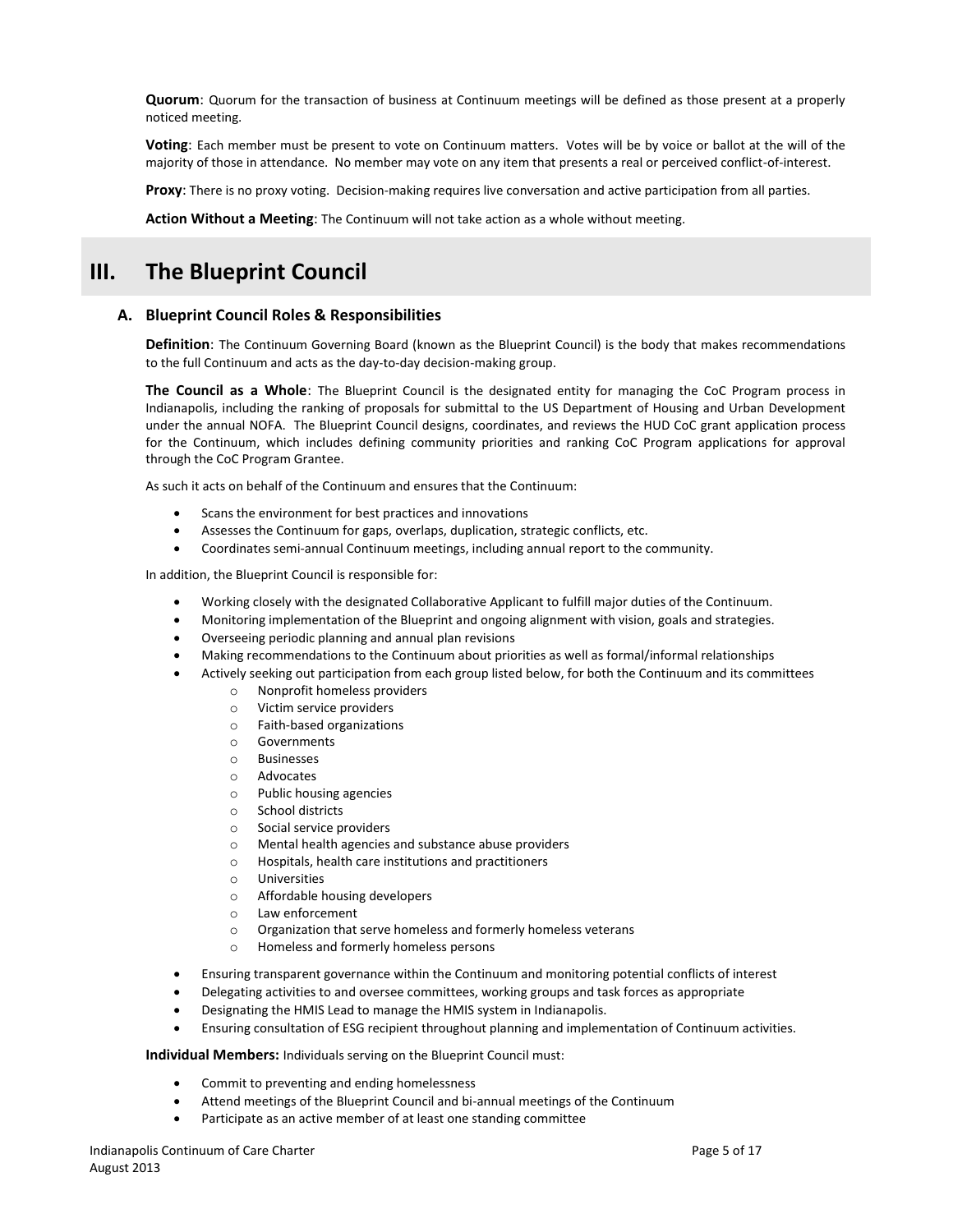- Seek out input from the peers, industry, and/or population he/she represents
- Bring that input to Blueprint Council deliberations, while remaining attentive to un-represented views
- Communicate Blueprint Council work to the peers, industry, and/or population he/she represents
- Adhere to all Governance Charter policies

# **B. Blueprint Council Number, Terms, Composition & Guidelines**

**Number**: The Blueprint Council will operate with no fewer than 11 nor more than 19 members with at least 50% elected at any given time. The precise number for any given year will be announced with the annual call for nominees.

**Terms**: With the exception of the founding election, Blueprint Council members will serve a three-(3)-year term which is renewable for an additional three-(3)-year team for a maximum of six (6) consecutive years (including partial terms) before rotating off for at least one (1) year. Member terms will be staggered such that approximately one-third (1/3) are up for selection each year. *See Blueprint Council Member Elections.* 

**Composition**: Members of the Blueprint Council represent local funders, government, services providers, consumers, and other community members whose interest relate to homeless services and housing systems. Specifically, the Blueprint Council consists of the following

- Ten to thirteen (10-13) **Elected Seats**
	- o One (1) Homeless Prevention Provider
	- o One (1) Health Care Institution or Practitioner
	- o One (1) Mental Health or Substance Abuse Provider
	- o One (1) McKinney Vento Liaison or Designee
	- o One (1) Housing Provider
	- o One-Two (1-2) Homeless or Formerly Homeless Individuals
	- o Two (2) Direct Homeless Service Providers
	- o Two-Four (2-4) Members At-Large
- Named designees for *up to* six (6) **Appointed Seats**
	- o Collaborative Applicant
	- o CoC Program Grantee
	- o Consolidated Plan Entity
	- o ESG Grantee
	- o HMIS Lead
	- o Support Entity

**Guidelines**: In managing Blueprint Council number and composition, the following will be true:

- Each seat has a vote as exercised by a named individual, and each individual may exercise only one vote.
- With the exception of short-term vacancies, there will always be an odd number of Blueprint Council members. This will be managed through at-large seat availability and depend on the number of appointed entities.
- The Blueprint Council should represent a diverse set of service, population, and program interests.
- Direct service providers can include those who do and do not receive federal funding; those serving individuals, families, youth, veterans, or any other targeted population; a wide range of services such as outreach, shelter, transitional housing, supportive housing, victim services, service only, etc.; and a mix of secular, faith-based, and community providers.
- At-Large seats provide flexibility in maintaining an odd number of Blueprint Council members, a minimum of 50% elected to appointed seats, while responding to community and strategic needs at any given time.
- Appointed entities holding more than one concurrent appointment have the discretion to fill fewer than their allowable number of seats. Regardless, individual designees may only exercise one vote.

# **C. Blueprint Council Member Elections**

**Oversight**: The Governance Committee is responsible for development and oversight of all elections. As such, they will:

- Send out calls for Blueprint Council nominees
- Accept, verify and collect information (e.g., attendance record, bio) for nominations
- Create and disseminate Council election ballots dissemination will be per the voting eligibility list maintained by the Support entity and described *under Continuum Member Composition & Voting Rights* in this Charter.
- Collect, compile and announce election results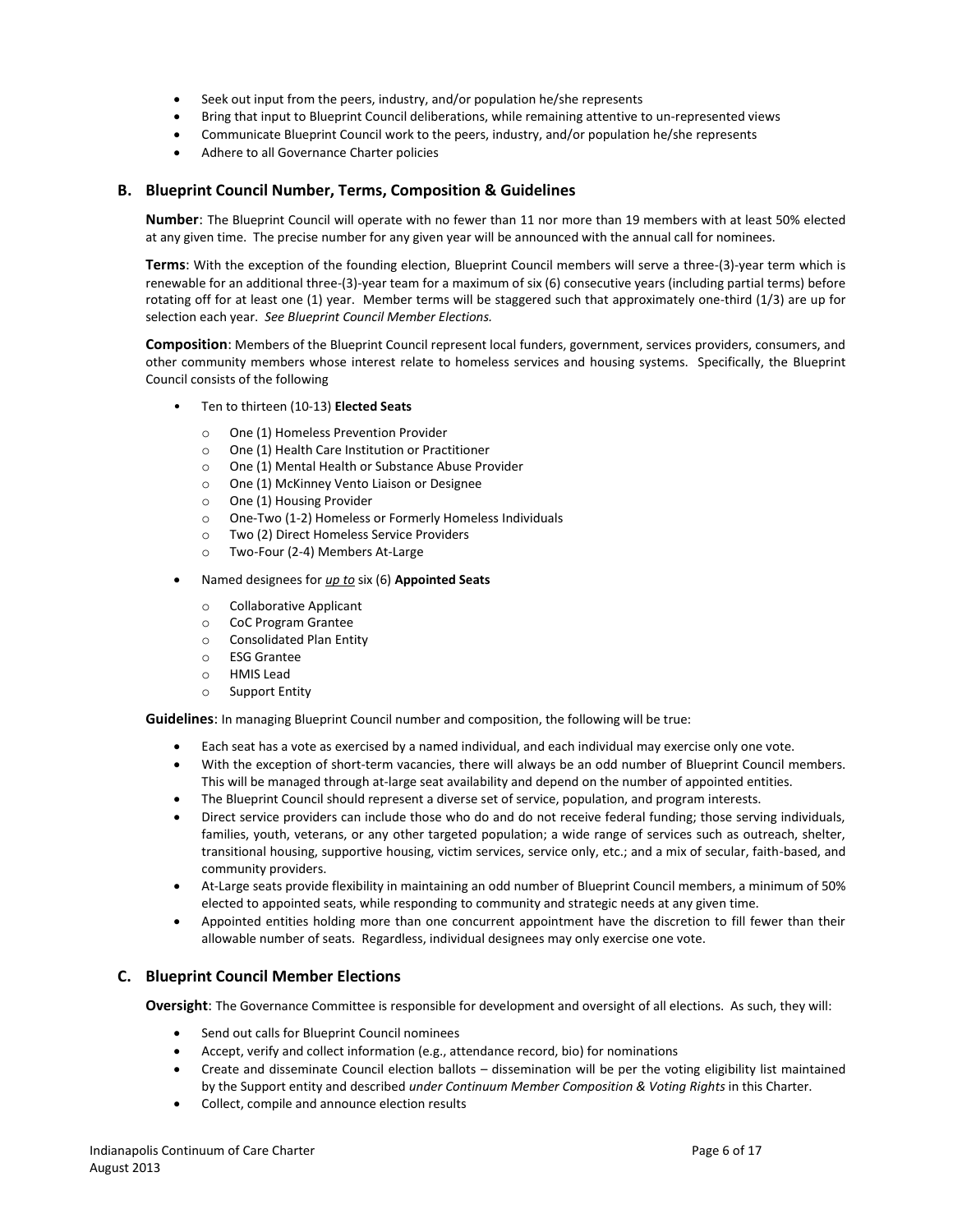**Process**: The election process will include at least the following:

- New Continuum members will be invited and encouraged to join the Continuum in the first meeting of the year
- Calls for nominations, vetting of nominations received and ballot announcement will happen between the first and second Continuum meetings of the year
- Nominees must be eligible to vote in order to compete in the election *(See Continuum Member Composition & Voting Rights in this Charter)*
- Ballots will be arranged by the eight (8) categories delineated above
- Votes may be cast for up to the maximum number of seats within a category. Ballots that vote for more than the number of seats in a particular category will not be counted for that category only
- Individuals receiving the highest votes for a given seat will be declared the winner
- In the event of a tie vote for a specific seat, the individuals involved will flip a coin to determine the winner

**Process Review**: The Blueprint Council will review this process at least every five (5) years to ensure it remains consistent with Continuum objectives and responsibilities.

# **D. Blueprint Council Officers**

**Officers**: The Blueprint Council members vote in a Chair and Vice-Chair from its membership.

- The Chair conducts Council meetings.
- The Vice Chair serves in the Chair's absence.

**Terms**: An officer serves for a two-(2)-year term with Chair and Vice Chair rotating in alternate Januarys.

**Term Limits**: An officer cannot serve for more than two (2) consecutive terms in the same role for a maximum of four (4) consecutive years.

# **E. Blueprint Council Vacancy, Removal & Resignation**

**Vacancy:** In the event of a vacancy, the members of the Blueprint Council will elect a successor to hold the seat for the remainder of the term of the person vacating the seat. At the end of the term, a regular election will be held as described in this Charter.

**Removal**: Members of the Blueprint Council may remove a Blueprint Council member who is absent for two (2) Council regularly scheduled meetings in any twelve-month period. Unexcused absence from special meetings will generally not be considered in this calculation but may be included as appropriate.

Blueprint Council members may also be removed by a 3/4 vote of the Blueprint Council then-seated for cause including but not limited to:

- Failure to perform Council duties
- Failure to comply with this Charter and/or applicable policies
- Engaging in conduct that constitutes a conflict of interest
- Engaging in behavior that causes harm to the reputation of the Continuum

Such seats will then be filled through the process described above under vacancies.

**Resignation**: Unless otherwise provided by written agreement, any member of the Blueprint Council may resign at any time by giving written notice to the Chair. Any such resignations will take effect at the time specified within the written notice or if the time be not specified therein upon its acceptance by the Blueprint Council

# **F. Blueprint Council Meetings & Action**

**Frequency**: The Blueprint Council will meet no less frequently than four (4) times per year at such times and places as the Blueprint Council will determine. The Chair or Vice Chair may call a special meeting of the Blueprint Council provided it meets all notice and quorum requirements.

**Open Meeting**: Attendance at meetings of the Blueprint Council will be open to any interested person to observe.

**Agendas**: The Blueprint Council will disseminate agendas in advance of the meeting.

**Notice**: Thirty-(30)-days notice will be given for regularly scheduled meetings of the Continuum. Special meetings may be called in emergency situations with three-(3)-day notice. *See definition of Notice in Overview section of this Charter.*

**Quorum**: A number equal to a majority of the Blueprint Council members then-seated will constitute a quorum for the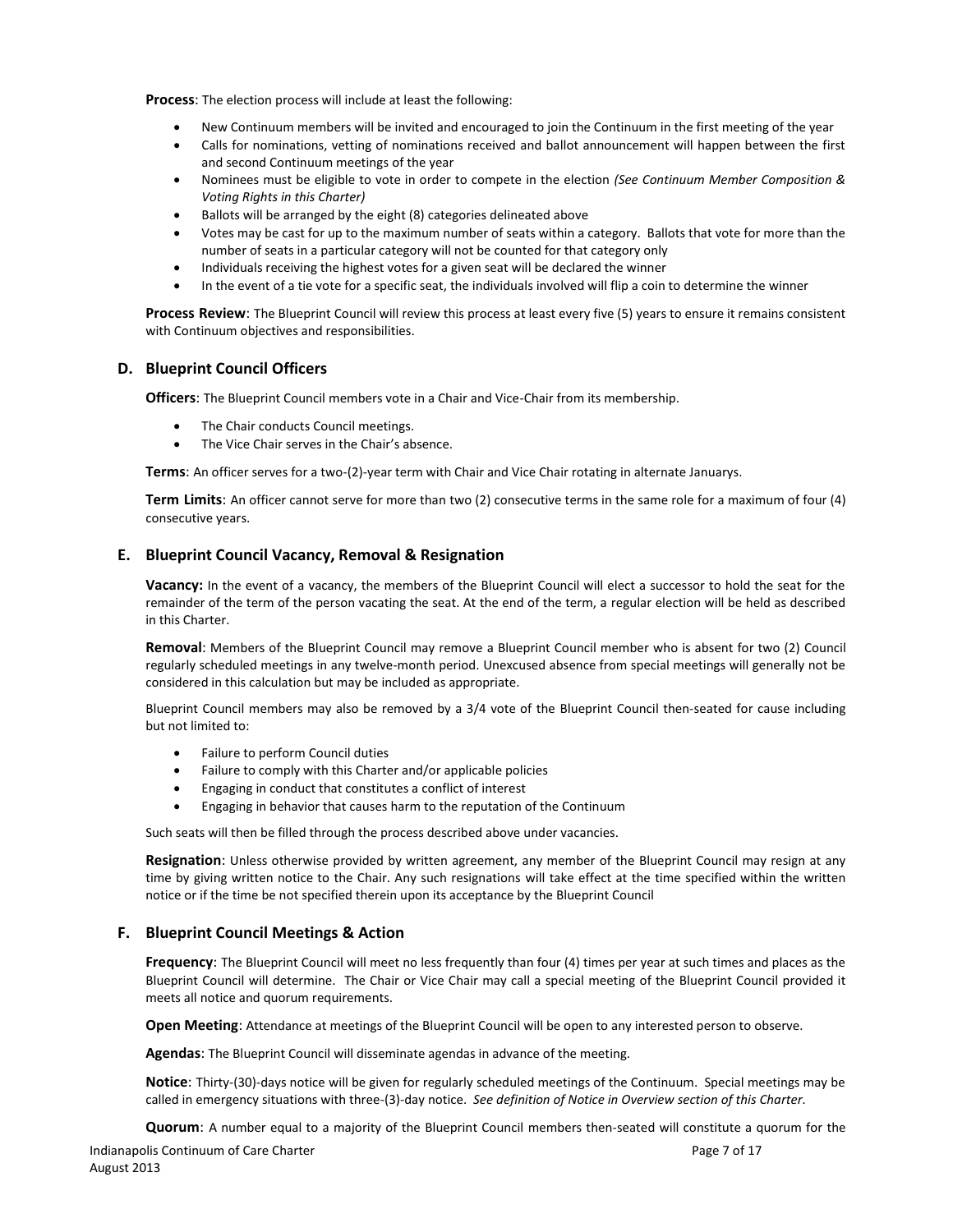transaction of business at any meeting. No decision will be made unless a quorum is present.

**Decision-Making**: The Blueprint Council makes decisions by consensus. **<sup>3</sup>** The group will work toward consensus on all issues but taking votes with majority rule for decisions. If, in a given meeting, the group cannot reach consensus on an issue it will include the item in the notes for absent members to review and all to consider in more depth. At the following meeting a final vote will be taken with simple majority rule.

**Voting**: Each member of the Blueprint Council is eligible to vote on decisions being made when present at the meetings. If a vote is necessary, all votes will be by voice or ballot at the will of the majority of those in attendance at a meeting with a quorum represented. No member may vote on any item that presents a real or perceived conflict-of-interest.

**Proxy**: There is no proxy voting. Decision-making requires live conversation and active participation from all parties.

**Action Without a Meeting**: The Blueprint Council may take an action without a meeting if that action, provided:

- The action is within its authority
- Notice is provided
- It is approved via email (or letter when email is unavailable)
- It is approved by a majority of all Blueprint Council then-seated members who are entitled to vote on the matter

## **G. Blueprint Council Staffing**

An employee of the Support Entity staffs the Blueprint Council.

This staff member is responsible for:

- Recording minutes for the Blueprint Council and
- Ensuring Blueprint Council members receive all necessary information in the field and changes at the federal level that may influence or impact the Continuum as they may occur.

Staff may participate in discussion but may not vote.

# **IV. Committees, Working Groups & Task Forces**

### **A. Formation & Composition**

**Purpose**: The Blueprint Council committees, working groups, and task forces are the action planning components of the system. In these bodies, strategies are developed, deepened and expanded into timed work plans. These groups may also be directly responsible for specific strategies or exploring options to solve particular concerns.

**Formation**: Standing committees are designated in this Charter. Ad hoc working groups or task forces may be formed and given specific responsibilities as needed by the Blueprint Council. All committee responsibilities apply to ad hoc groups as well.

**Membership**: Committee membership may include any Continuum member. However, at least one (1) committee member must come from the Blueprint Council. Each committee will set its number and recruit members from the Continuum and larger community

### **B. Standing Committees**

The Blueprint Council has eight (8) standing subcommittees:

- 1. Governance
- 2. CoC Program Application & Technical Assistance
- 3. Blueprint Investment Strategy & Performance Auditing
- 4. Research, Planning & Evaluation
- 5. Housing Spectrum

 $\overline{a}$ 

**<sup>3</sup> Center for Conflict Resolution**: The goal of consensus is a decision that is consented to by all group members. Full consent does not mean that everyone must be completely satisfied with the final outcome – in fact, total satisfaction is rare. The decision must be acceptable enough, however, that all will agree to support the group in choosing it.

**BusinessDictionary.com**: Consensus depends on participants having shared values and goals, and on having broad agreement on specific issues and overall direction. Consensus implies that everyone accepts and supports the decision, and understands the reasons for making it.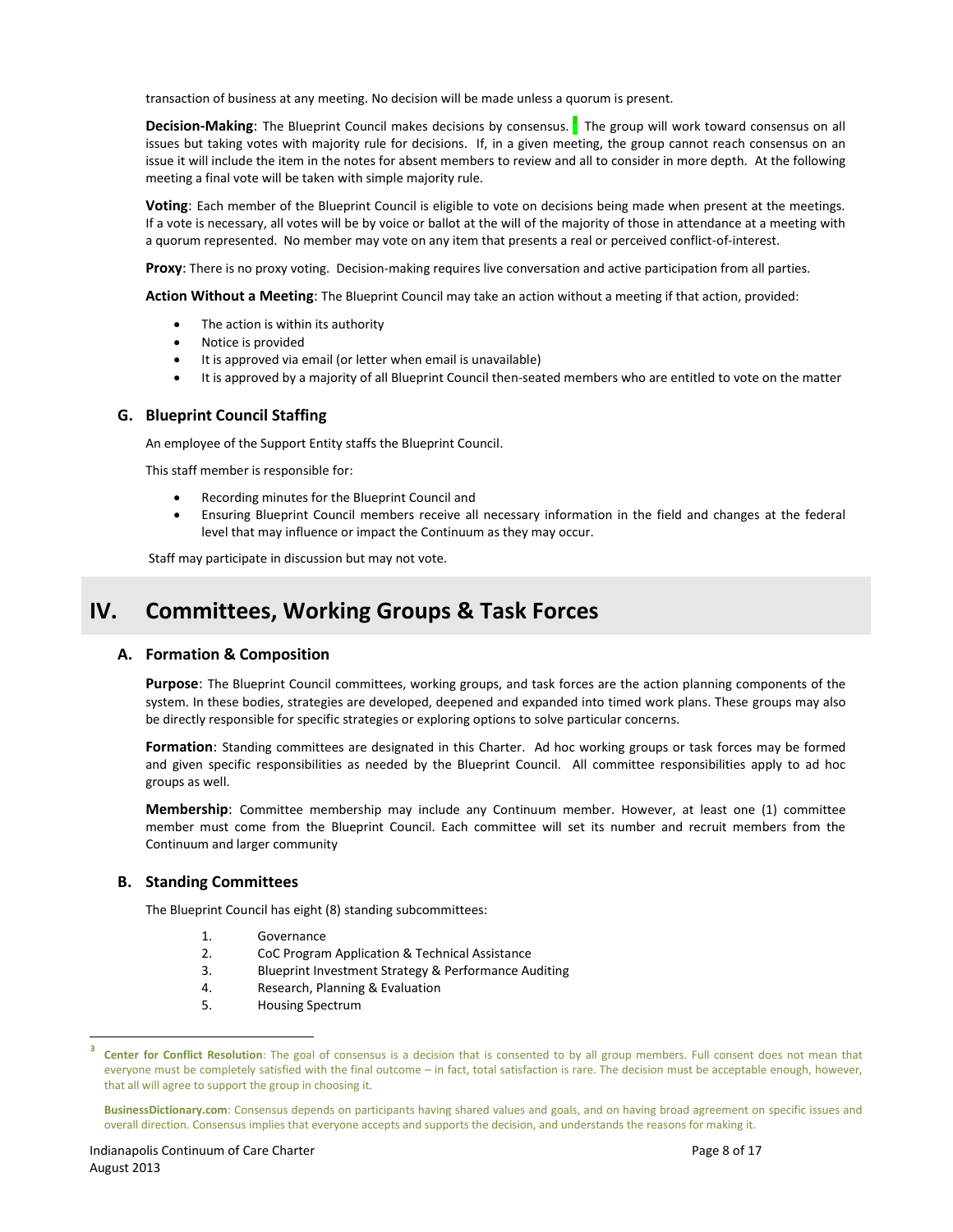- 6. Intervention & Prevention Support Services
- 7. Public Policy & Advocacy
- 8. Community Education & Communication

Committees are responsible for the following:

- **1. Governance** Annually reviewing, updating, and ensuring Continuum approval of all policies, including the Governance charter, code of conduct, conflict of interest and recusal policies, and the Blueprint Council election process; overseeing Continuum voting eligibility and elections; and coordinating capacity-building activities within the Continuum
- **2. CoC Program Application & Technical Assistance** Overseeing of all application processes related to the HUD CoC Program: reviewing applications for funding, recommending project rank, developing technical assistance events, and answering questions related to the process
- **3. Blueprint Investment Strategy & Performance Auditing** Establishing system and project-level performance targets appropriate for population and program type, monitoring grant performance, developing a fair process for performance improvement, recommending action per that process, and coordinating efforts to expand resources available to the continuum. The Committee will not be responsible for nor have the authority to apply for funds directly.
- **4. Research, Planning & Evaluation** Scanning the environment for best practices and innovations, guiding the annual Blueprint review/update and periodic planning process, oversight of the point-in-time count, conducting an annual gaps analysis of the homeless needs and services available, evaluating outcomes of the Blueprint overall and projects funded under HUD (CoC and ESG Programs), and coordinating data collection and systems (including HMIS)
- **5. Housing Spectrum** Coordinating the implementation of housing system strategies within the Continuum, outlined in Blueprint 2.0, that meets the needs of the homeless individuals (including unaccompanied youth) and families as well as those at risk of homelessness
- **6. Intervention & Prevention Support Services** Coordinating the implementation of service and prevention system strategies within the Continuum, as outlined in Blueprint 2.0, that meets the needs of the homeless individuals (including unaccompanied youth) and families as well as those at risk of homelessness
- **7. Public Policy & Advocacy** Coordinating implementation of Blueprint goals related to public policy, advocacy, and related strategies
- **8. Community Education & Communication** Coordinating implementation of Blueprint goals related to community awareness, education, partnership development; and Continuum communications (internal and external)

# **C. Committee Leadership**

A chair or co-chairs, as selected from within the committee, will coordinate each committee.

# **D. Other Committee Roles & Responsibilities**

Each committee will be responsible for:

- Recruiting its members
- Selecting a chair or co-chairs
- Establishing its policies and procedures, and providing them to the Blueprint Council and Support Entity
- Recording its minutes and attendance, and providing them to the Support Entity
- Ensuring transparency of its process and meetings

# **V. Continuum Policies**

# **A. Conflict of Interest & Recusal**

No member of the Continuum will participate in the review, ranking, selection, or award of any grant funds in which they have a financial interest, or in which any member of their immediate family (such as parent, sibling, child, niece/nephew, or person with whom they cohabit) has a financial interest.

Members of the Continuum will disclose potential conflicts of interest that they may have regarding any matters that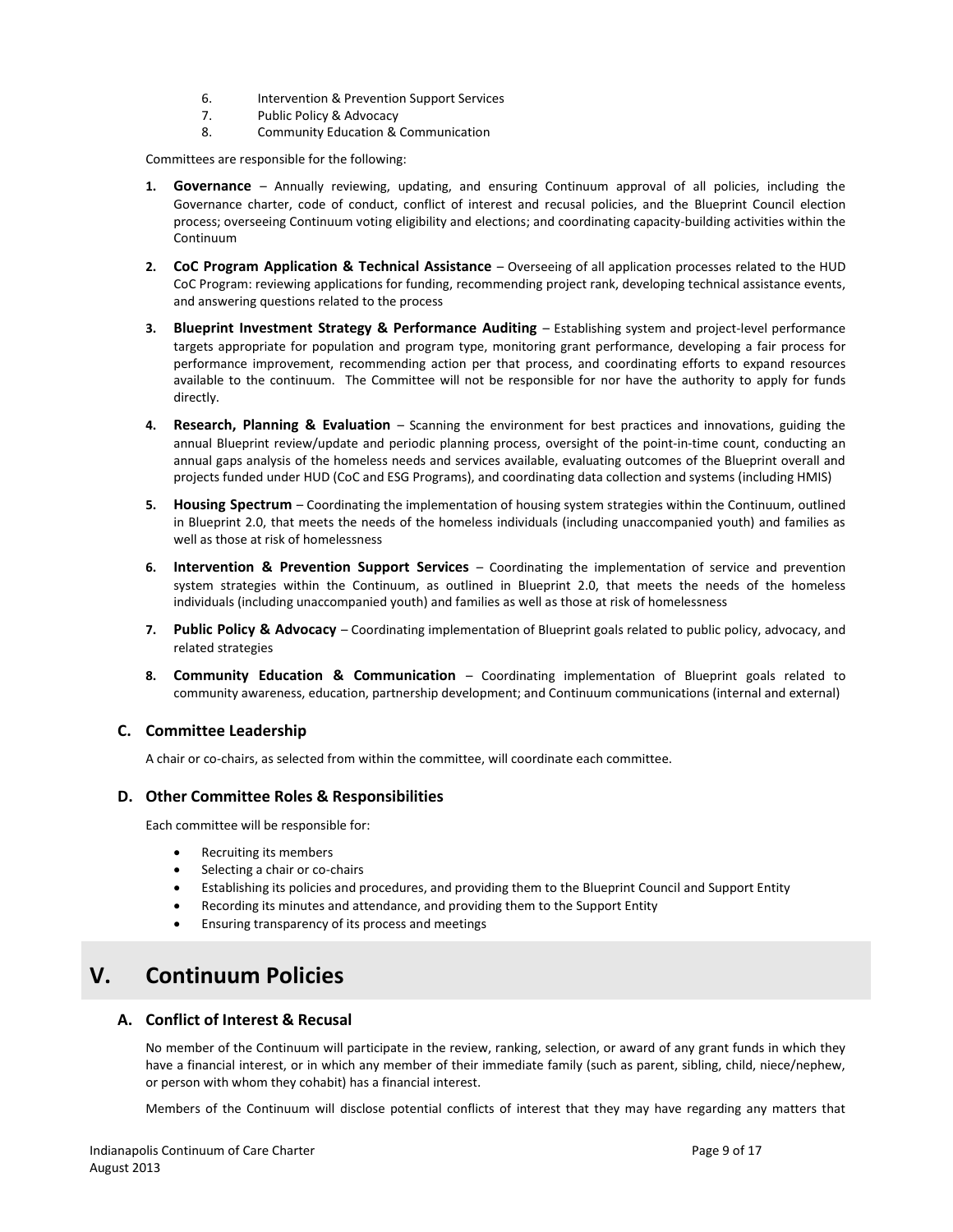come before it in full session, Council or committee.

Members will recuse themselves from any matter in which they may have a conflict of interest – abstaining from voting on the matter.

# **B. Non-Discrimination**

The members, officers, committee members and contractors of the Continuum will be selected entirely on a nondiscriminatory basis with respect to race, color, national origin, age, disability, religion, gender, sexual orientation, or other federal, state or locally protected group.

# **C. Committee Policies & Procedures**

Committees will establish their own policies and procedures, consistent with this Charter, and provide them to the Blueprint Council and Support Entity for review.

## **D. Limited Authority**

The Continuum is not a formal organization. As such:

- It has, and can have, no assets or liabilities;
- It cannot indemnify member or participant action; and
- No member of the Continuum, Blueprint Council or its committees may contract, incur debt, or otherwise create an enforceable obligation for the Continuum, Blueprint Council or its committees.

Only the Blueprint Council may designate an individual or entity to speak for the Continuum or its components.

With the exception of removal policies in this Charter, any grievance related to the Continuum or CoC Program will follow HUD policies and contracts.

# **VI. Appointed Entities**

# **A. Process**

Except as otherwise specified in this section, the process for entity appointment will be as follows:

- Specific performance expectations for each appointment will be outlined in MOUs
- The Blueprint Council will renew appointments and their MOUs based on performance each year
- The Continuum will renew appointments based on Blueprint Council recommendation every five (5) years
- Appointed entity relationships may be terminated upon mutual agreement or for cause with a vote of 75% of the then-seated Blueprint Council

A broad description of each appointment is provided in this section of the Charter.

# **B. Collaborative Applicant**

The City of Indianapolis has been designated as Collaborative Applicant for the Continuum.

For the purposes of the annual HUD NOFA application and the management of CoC Program planning grants, the Blueprint Continuum must designate a grant recipient to be the Collaborative Applicant.

The Collaborative Applicant is the only entity that may

- Submit the CoC Consolidated Application to HUD
- Apply for grants from HUD on behalf of the Continuum.
- Apply for and receive CoC Program planning funds on behalf of the Continuum.

The Collaborative Applicant will be chosen by the Blueprint Council annually and accepted by majority vote of then-seated Council members.

# **C. HMIS Lead**

CHIP has been designated as the Continuum HMIS Lead. CHIP, thus, ensures all HMIS activities are carried out in accordance with the HEARTH Act.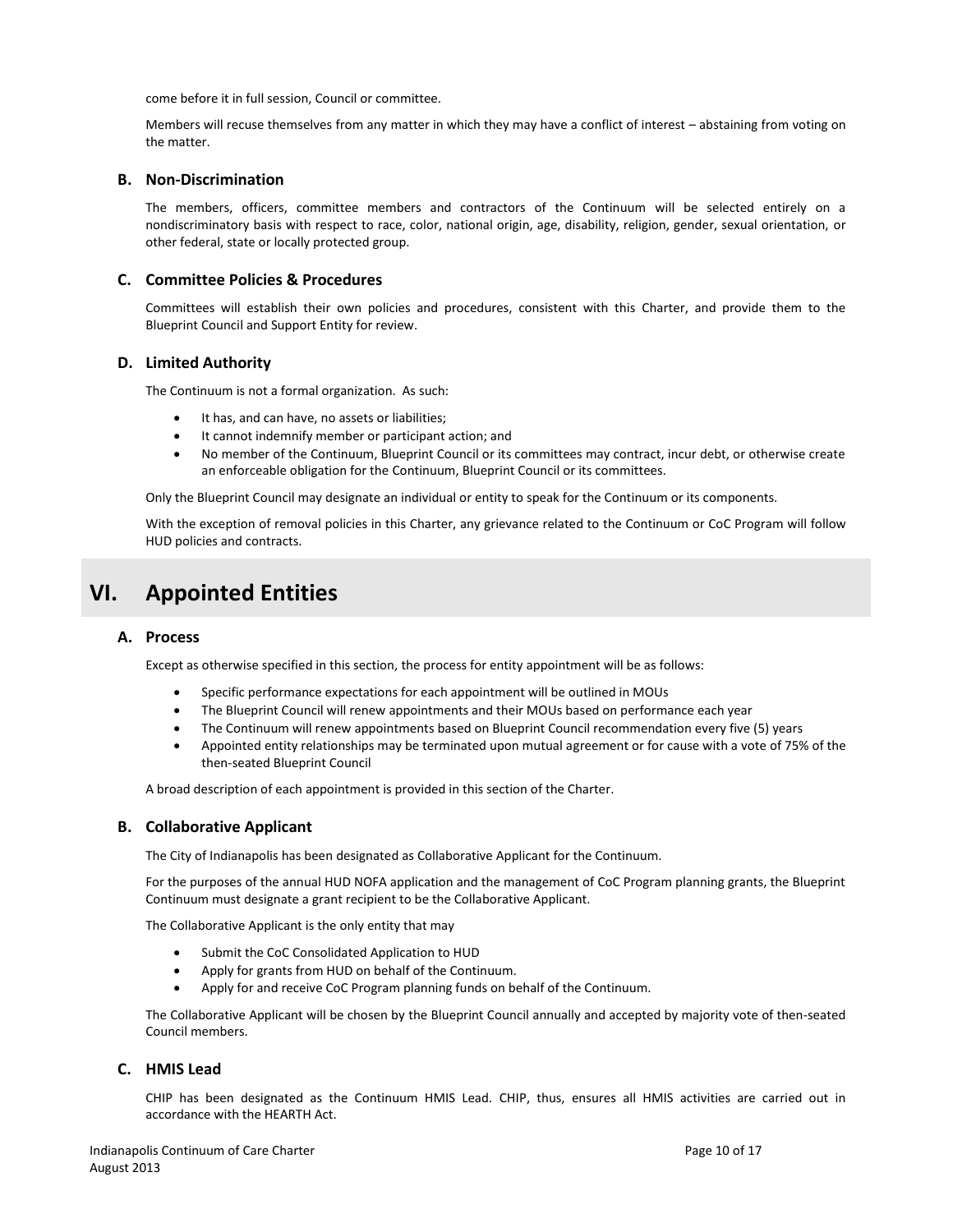HMIS Lead roles outlined in the definitions of this Charter and its MOU are incorporated into this Charter.

HMIS policies and procedures will be reviewed and updated on an annual basis in accordance with HMIS data standards and HEARTH act. The policies and procedures can be accessed through the Support Entity and the Continuum website once created.

The HMIS Lead will be chosen by the Blueprint Council annually and accepted by majority vote of then-seated Council members.

# **D. Support Entity**

CHIP has been designated as the Support Entity for the Continuum.

Support Entity roles outlined in the definitions of this Charter and its MOU are incorporated into this Charter.

The Support Entity has the staff and skills to coordinate Continuum members as well as its Blueprint Council and committees as they implement the Blueprint.

The Support Entity will be chosen by the Blueprint Council annually and accepted by majority vote of then-seated Council members.

# **VII. General Provisions**

# **A. Operating Year**

The operating year of the Continuum will commence on January  $1^{st}$  of each calendar year and end on the 31 $^{st}$  day of December of said calendar year.

## **B. Annual Document Review**

The Blueprint Council will review this Charter annually to ensure it remains consistent with HUD's COC Program requirements as well as Continuum objectives and responsibilities.

# **C. Record Keeping**

Proceedings of all Continuum, Blueprint Council and committee meetings are documented in minutes.

- Minutes of meetings are circulated to members of the relevant body and approved at the subsequent meeting.
- The Support Entity is responsible for recording minutes for bi-annual meetings of the Continuum and Blueprint Council meetings
- Committees are responsible for selecting a Secretary, recording their own minutes, and providing to the Support Entity for record keeping
- Minutes for all bodies will be disseminated by the Support Entity upon request

The Support Entity will be the holder of all Continuum, Blueprint Council and committee documentation and records.

# **D. Amendments**

The members of the Continuum will have the power to adopt, amend, or repeal the provisions of this Governance Charter by a two-thirds (2/3) vote of the membership present at any meeting where such proposed action has been described in the notice of the meeting.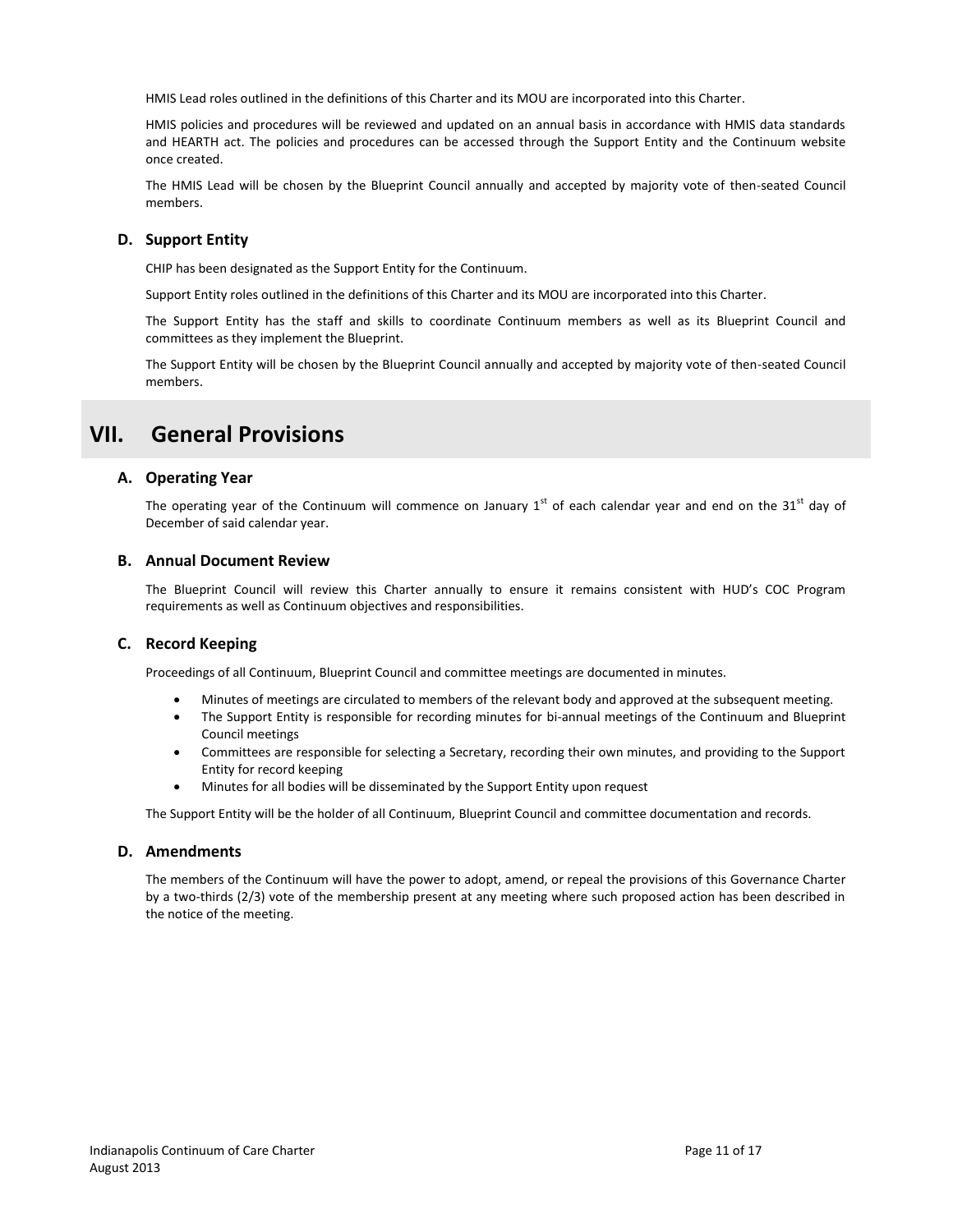# Appendix

# **Acronyms**

- *CHIP* Coalition for Homelessness Intervention & Prevention
- *CoC* Continuum of Care
- **CFR** Code of Federal Regulations
- **ESG** Emergency Solutions Grants
- **HMIS** Homeless Management Information System
- **HPC** High-Performing Community
- **HUD** U.S. Department of Housing and Urban Development
- *MOU* Memorandum of Understanding
- *NOFA* Notice of Funding Availability
- **UFA** Unified Funding Agency

# **Definitions**

Black text is taken from the C.F.R. interim rule. Blue text has been developed for the Indianapolis Continuum of Care and Blueprint 2.0.

# *At risk of homelessness*

- (1) An individual or family who:
	- (i) Has an annual income below 30% of median family income for the area, as determined by HUD;
	- (ii) Does not have sufficient resources or support networks, e.g., family, friends, faith-based or other social networks, immediately available to prevent them from moving to an emergency shelter or another place described in paragraph (1) of the —Homeless definition in this §; and
	- (iii) Meets one of the following conditions:
		- (A) Has moved because of economic reasons two or more times during the 60 days immediately preceding the application for homelessness prevention assistance;
		- (B) Is living in the home of another because of economic hardship;
		- (C) Has been notified in writing that their right to occupy their current housing or living situation will be terminated within 21 days of the date of application for assistance;
		- (D) Lives in a hotel or motel and the cost of the hotel or motel stay is not paid by charitable organizations or by federal, State, or local government programs for low-income individuals;
		- (E) Lives in a single-room occupancy or efficiency apartment unit in which there reside more than 2 persons, or lives in a larger housing unit in which there reside more than 1.5 people per room, as defined by the U.S. Census Bureau;
		- (F) Is exiting a publicly funded institution, or system of care (such as a health- care facility, a mental health facility, foster care or other youth facility, or correction program or institution); or
		- (G) Otherwise lives in housing that has characteristics associated with instability and an increased risk of homelessness, as identified in the recipient's approved consolidated plan;
- (2) A child or youth who does not qualify as "homeless" under this §, but qualifies as "homeless" under §387(3) of the Runaway and Homeless Youth Act (42 U.S.C. 5732a(3)), §637(11) of the Head Start Act (42 U.S.C. 9832(11)), §41403(6) of the Violence Against Women Act of 1994 (42 U.S.C. 14043e- 2(6)), §330(h)(5)(A) of the Public Health Service Act (42 U.S.C. 254b(h)(5)(A)), §3(m) of the Food and Nutrition Act of 2008 (7 U.S.C. 2012(m)), or §17(b)(15) of the Child Nutrition Act of 1966 (42 U.S.C. 1786(b)(15)); or
- (3) A child or youth who does not qualify as "homeless" under this §, but qualifies as "homeless" under §725(2) of the McKinney-Vento Homeless Assistance Act (42 U.S.C. 11434a(2)), and the parent(s) or guardian(s) of that child or youth if living with her or him.

# *Blueprint 2.0*

Blueprint 2.0 is the Indianapolis community's strategic plan to prevent, reduce and end homelessness as implemented by the Continuum.

# *Blueprint Council (Governing Board)*

The governing board established to act on behalf of the Continuum using the process established as a requirement by §578.7(a)(3) and in compliance with the conflict-of-interest requirements at §578.95(b). The board must: (1) be representative of the relevant organizations and of projects serving homeless subpopulations; and (2) include at least one homeless or formerly homeless individual.

### *Centralized or coordinated assessment system*

Indianapolis Continuum of Care Charter **Page 12 of 17** and 17 and 17 and 17 and 17 and 17 and 17 and 17 and 17 and 17 and 17 and 17 and 17 and 17 and 17 and 17 and 17 and 17 and 17 and 17 and 17 and 17 and 17 and 17 and 17 August 2013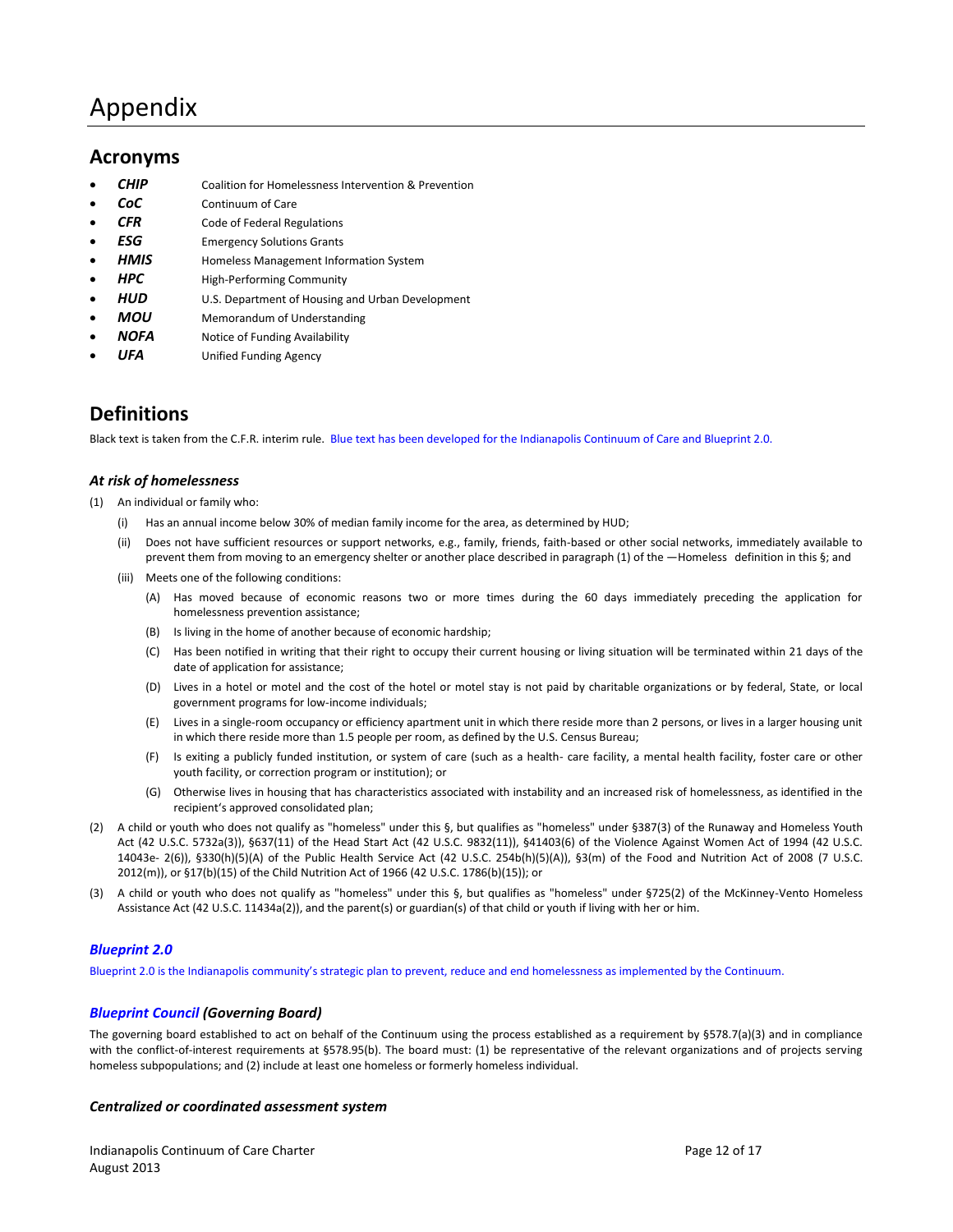Means a centralized or coordinated process designed to coordinate program participant intake assessment and provision of referrals. A centralized or coordinated assessment system covers the geographic area, is easily accessed by individuals and families seeking housing or services, is well advertised, and includes a comprehensive and standardized assessment tool.

## *Chronically homeless*

- (1) An individual who:
	- (i) Is homeless and lives in a place not meant for human habitation, a safe haven, or in an emergency shelter; and
	- (ii) Has been homeless and living or residing in a place not meant for human habitation, a safe haven, or in an emergency shelter continuously for at least 1 year or on at least 4 separate occasions in the last 3 years; and
	- (iii) Can be diagnosed with 1 or more of the following conditions: substance use disorder, serious mental illness, developmental disability (as defined in §102 of the Developmental Disabilities Assistance Bill of Rights Act of 2000 (42 U.S.C. 15002)), post-traumatic stress disorder, cognitive impairments resulting from brain injury, or chronic physical illness or disability;
- (2) An individual who has been residing in an institutional care facility, including a jail, substance abuse or mental health treatment facility, hospital, or other similar facility, for fewer than 90 days and met all of the criteria in paragraph (1) of this definition, before entering that facility; or
- (3) A family with an adult head of household (or if there is no adult in the family, a minor head of household) who meets all of the criteria in paragraph (1) of this definition, including a family whose composition has fluctuated while the head of household has been homeless.

### *CoC Program*

The CoC (Continuum of Care) program is the funding program of HUD authorized by subtitle C of title IV of the McKinney-Vento Homeless Assistance Act as amended (42 U.S.C. 11371 et seq).

### *CoC Program Grantee (Recipient) and Sub-recipient*

The CoC Program Grantee is the "recipient" as used by HUD and means an applicant that signs a grant agreement with HUD.

Sub-recipient means a private nonprofit organization, State, local government, or instrumentality of State or local government that receives a sub-grant from the recipient to carry out a project.

## **Code of Federal Regulations (CFR)**

A codification of the general and permanent rules published in the *Federal Register* by the Executive departments and agencies the U.S. federal government.

### *Collaborative applicant*

#### The City of Indianapolis has been designated the collaborative applicant.

Means the eligible applicant that has been designated by the Continuum of Care to apply for a grant for Continuum of Care planning funds under this part on behalf of the Continuum.

### *Committees, working groups and task forces*

The Blueprint committees, working groups, and task forces are the action planning components of the system. In these bodies, strategies are developed, deepened and expanded into timed work plans. These groups may also be directly responsible for specific strategies or exploring options to solve particular concerns.

### *Consolidated plan*

Means the HUD-approved plan developed in accordance with 24 CFR 91.

### *The Continuum (Continuum of Care)*

The name of this body will be the Indianapolis Continuum of Care (the Continuum).

#### This has been defined in two ways:

- 1. Means the group organized to carry out the responsibilities required under this part and that is composed of representatives of organizations, including nonprofit homeless providers, victim service providers, faith-based organizations, governments, businesses, advocates, public housing agencies, school districts, social service providers, mental health agencies, hospitals, universities, affordable housing developers, law enforcement, organizations that serve homeless and formerly homeless veterans, and homeless and formerly homeless persons to the extent these groups are represented within the geographic area and are available to participate. (24 CFR §578.3)
- 2. Means the group composed of representatives of relevant organizations, which generally includes [list as in first definition] that are organized to plan for and provide, as necessary, a system of outreach, engagement, and assessment; emergency shelter; rapid re-housing; transitional housing; permanent housing; and prevention strategies to address the various needs of homeless persons and persons at risk of homelessness for a specific geographic area. (24 CFR §576.2)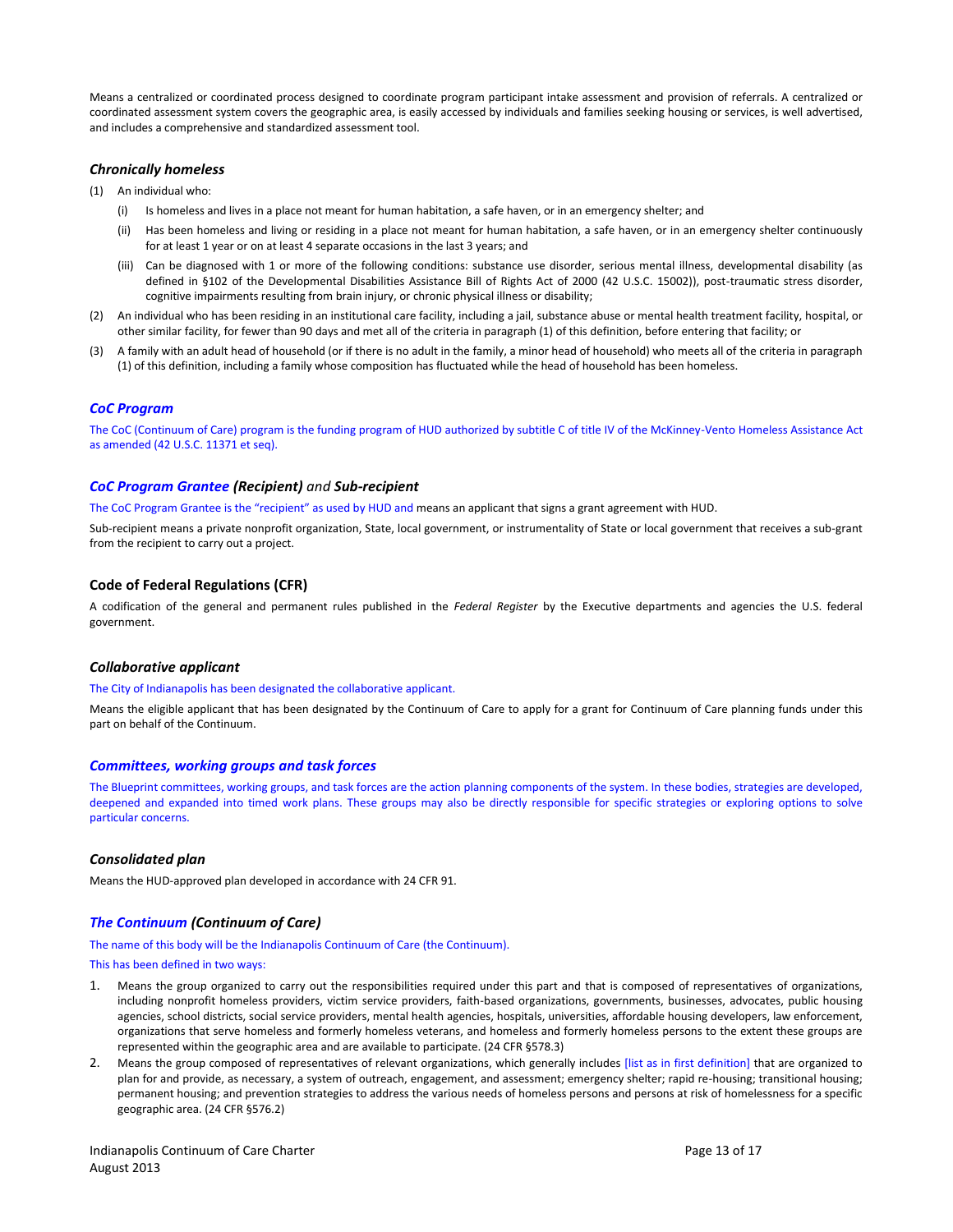#### *Continuum Member*

Those individuals and entities meeting the composition and eligibility standards of the Continuum as set forth in this Charter.

#### *Eligible applicant*

Means a private nonprofit organization, State, local government, or instrumentality of State and local government.

#### *Emergency shelter*

Means any facility, the primary purpose of which is to provide a temporary shelter for the homeless in general or for specific populations of the homeless and which does not require occupants to sign leases or occupancy agreements.

### *Emergency Solutions Grants (ESG)*

Means the grants provided under 24 CFR part 576.

## *High-performing community (HPC)*

Means a Continuum of Care that meets the standards in subpart E of this part and has been designated as a high-performing community by HUD. To qualify as an HPC, a Continuum must demonstrate through:

- (1) Reliable data generated by the Continuum of Care's HMIS that it meets all of the following standards:
	- (i) Mean length of homelessness*.* Either the mean length of episode of homelessness within the Continuum's geographic area is fewer than 20 days, or the mean length of episodes of homelessness for individuals or families in similar circumstances was reduced by at least 10% from the preceding federal fiscal year.
	- (ii) Reduced recidivism. Of individuals and families who leave homelessness, less than 5% become homeless again at any time within the next 2 years; or the percentage of individuals and families in similar circumstances who become homeless again within 2 years after leaving homelessness was decreased by at least 20% from the preceding federal fiscal year.
	- (iii) HMIS coverage. The Continuum's HMIS must have a bed coverage rate of 80% and a service volume coverage rate of 80% as calculated in accordance with HUD's HMIS requirements.
	- (iv) Serving families and youth. With respect to Continuums that served homeless families and youth defined as homeless under other federal statutes in paragraph (3) of the definition of homeless in §576.2:
		- (A) 95% of those families and youth did not become homeless again within a 2-year period following termination of assistance; or
		- (B) 85% of those families achieved independent living in permanent housing for at least 2 years following termination of assistance.
- (2) Reliable data generated from sources other than the Continuum's HMIS that is provided in a narrative or other form prescribed by HUD that it meets both of the following standards:
	- Community action. All the metropolitan cities and counties within the Continuum's geographic area have a comprehensive outreach plan, including specific steps for identifying homeless persons and referring them to appropriate housing and services in that geographic area.
	- (ii) Renewing HPC status*.* If the Continuum was designated an HPC in the previous federal fiscal year and used Continuum of Care grant funds for activities described under §578.71, that such activities were effective at reducing the number of individuals and families who became homeless in that community.

### *Homeless*

Means:

- (1) An individual or family who lacks a fixed, regular, and adequate nighttime residence, meaning:
	- An individual or family with a primary nighttime residence that is a public or private place not designed for or ordinarily used as a regular sleeping accommodation for human beings, including a car, park, abandoned building, bus or train station, airport, or camping ground;
	- (ii) An individual or family living in a supervised publicly or privately operated shelter designated to provide temporary living arrangements (including congregate shelters, transitional housing, and hotels and motels paid for by charitable organizations or by federal, State, or local government programs for low-income individuals); or
	- (iii) An individual who is exiting an institution where he or she resided for 90 days or less and who resided in an emergency shelter or place not meant for human habitation immediately before entering that institution;
- (2) An individual or family who will imminently lose their primary nighttime residence, provided that:
	- (iv) The primary nighttime residence will be lost within 14 days of the date of application for homeless assistance;
	- (v) No subsequent residence has been identified; and
	- (vi) The individual or family lacks the resources or support networks, e.g., family, friends, faith-based or other social networks, needed to obtain other permanent housing;
- (3) Unaccompanied youth under 25 years of age, or families with children and youth, who do not otherwise qualify as homeless under this definition, but who: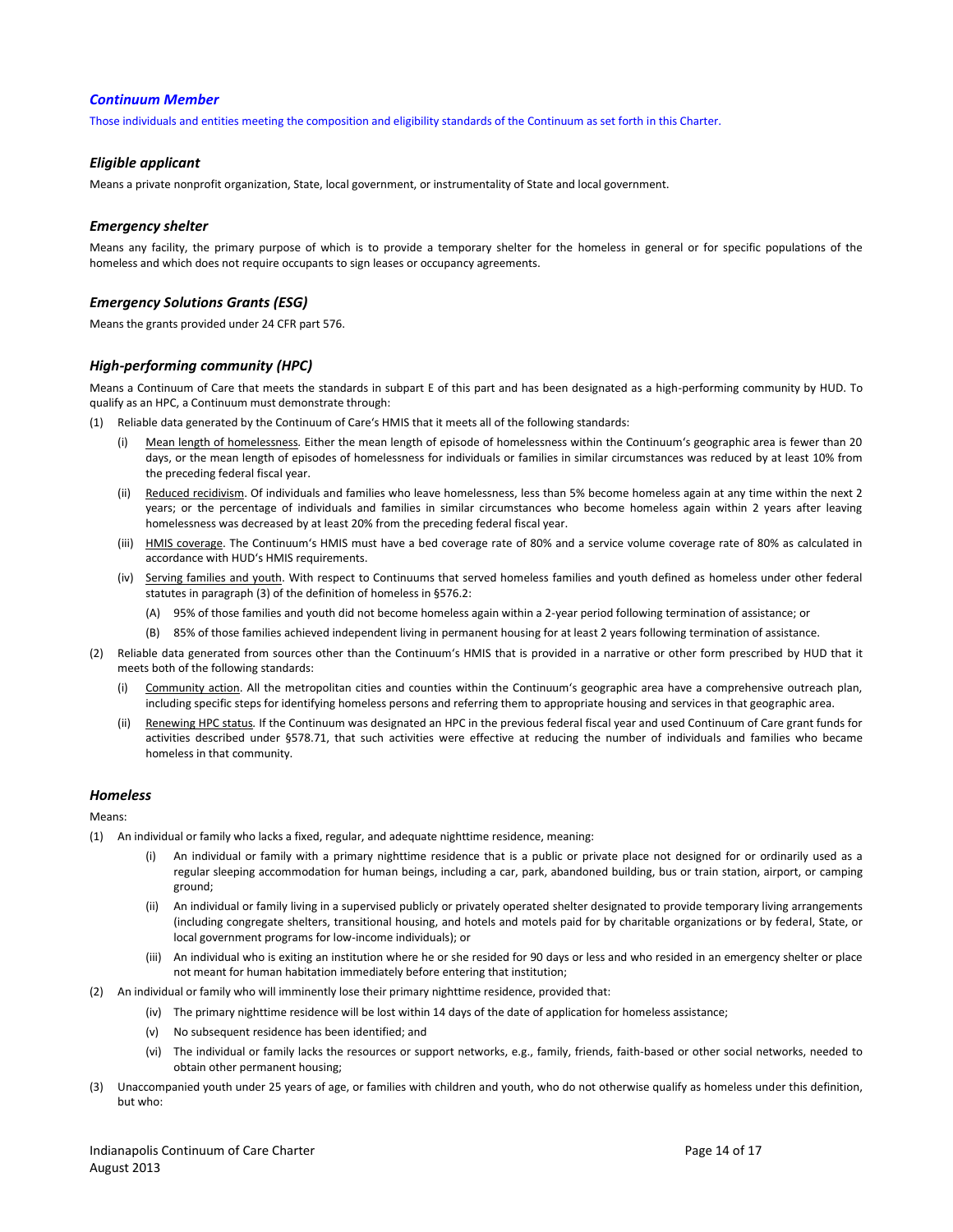- (vii) Are defined as homeless under §387 of the Runaway and Homeless Youth Act (42 U.S.C. 5732a), §637 of the Head Start Act (42 U.S.C. 9832), §41403 of the Violence Against Women Act of 1994 (42 U.S.C. 14043e-2), §330(h) of the Public Health Service Act (42 U.S.C. 254b(h)), §3 of the Food and Nutrition Act of 2008 (7 U.S.C. 2012), §17(b) of the Child Nutrition Act of 1966 (42 U.S.C. 1786(b)), or §725 of the McKinney-Vento Homeless Assistance Act (42 U.S.C. 11434a);
- (viii) Have not had a lease, ownership interest, or occupancy agreement in permanent housing at any time during the 60 days immediately preceding the date of application for homeless assistance;
- (ix) Have experienced persistent instability as measured by two moves or more during the 60-day period immediately preceding the date of applying for homeless assistance; and
- (x) Can be expected to continue in such status for an extended period of time because of chronic disabilities; chronic physical health or mental health conditions; substance addiction; histories of domestic violence or childhood abuse (including neglect); the presence of a child or youth with a disability; or two or more barriers to employment, which include the lack of a high school degree or General Education Development (GED), illiteracy, low English proficiency, a history of incarceration or detention for criminal activity, and a history of unstable employment; or
- (4) Any individual or family who:
	- (xi) Is fleeing, or is attempting to flee, domestic violence, dating violence, sexual assault, stalking, or other dangerous or life-threatening conditions that relate to violence against the individual or a family member, including a child, that has either taken place within the individual's or family's primary nighttime residence or has made the individual or family afraid to return to their primary nighttime residence;
	- (xii) Has no other residence; and
	- (xiii) Lacks the resources or support networks, e.g., family, friends, and faith-based or other social networks, to obtain other permanent housing.

## *Homeless Management Information System (HMIS)*

Means the information system designated by the Continuum of Care to comply with the HMIS requirements prescribed by HUD.

### *HMIS Lead*

#### CHIP has been designated the HMIS Lead.

Means the entity designated by the Continuum of Care in accordance with this part to operate the Continuum's HMIS on its behalf.

#### *Homelessness prevention*

ESG funds may be used to provide housing relocation and stabilization services and short- and/or medium-term rental assistance necessary to prevent an individual or family from moving into an emergency shelter or another place described in paragraph (1) of the "homeless" definition in § 576.2. This assistance, referred to as homelessness prevention, may be provided to individuals and families who meet the criteria under the "at risk of homelessness" definition, or who meet the criteria in paragraph (2), (3), or (4) of the "homeless" definition in § 576.2 and have an annual income below 30 percent of median family income for the area, as determined by HUD. The costs of homelessness prevention are only eligible to the extent that the assistance is necessary to help the program participant regain stability in the program participant's current permanent housing or move into other permanent housing and achieve stability in that housing. Homelessness prevention must be provided in accordance with the housing relocation and stabilization services requirements in § 576.105, the short-term and medium-term rental assistance requirements in § 576.106, and the written standards and procedures established under § 576.400.

### *Permanent housing*

Means community-based housing without a designated length of stay, and includes both permanent supportive housing and rapid rehousing. To be permanent housing, the program participant must be the tenant on a lease for a term of at least one year, which is renewable for terms that are a minimum of one month long, and is terminable only for cause.

### *Permanent supportive housing*

Means permanent housing in which supportive services are provided to assist homeless persons with a disability to live independently.

### *Point-in-time count*

Means a count of sheltered and unsheltered homeless persons carried out on one night in the last 10 calendar days of January or at such other time as required by HUD.

## *Private nonprofit organization*

Means an organization:

- (1) No part of the net earnings of which inure to the benefit of any member, founder, contributor, or individual;
- (2) That has a voluntary board;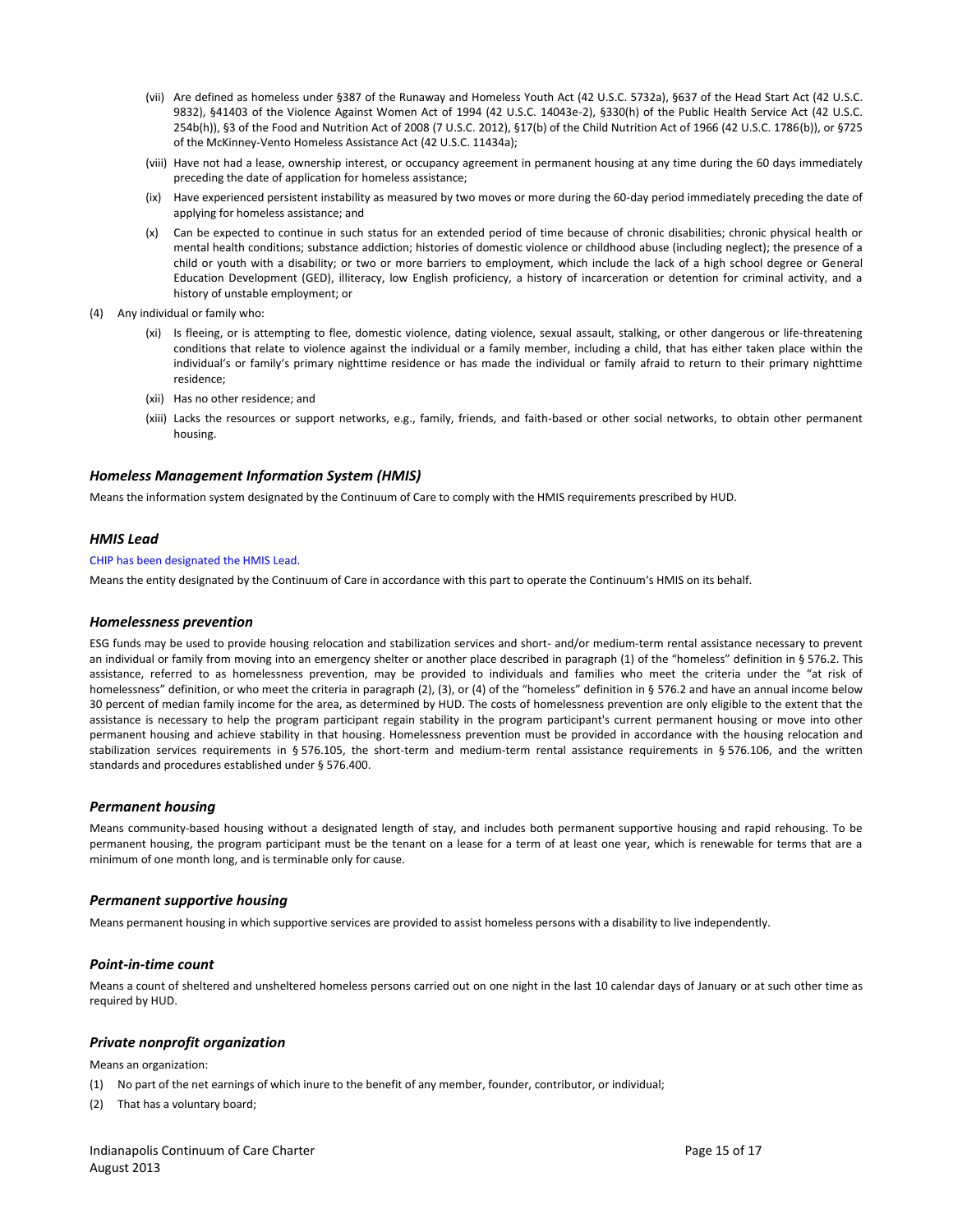- (3) That has a functioning accounting system that is operated in accordance with generally accepted accounting principles, or has designated a fiscal agent that will maintain a functioning accounting system for the organization in accordance with generally accepted accounting principles; and
- (4) That practices nondiscrimination in the provision of assistance.

A private nonprofit organization does not include governmental organizations, such as public housing agencies.

### *Program participant*

Means an individual (including an unaccompanied youth) or family who is assisted with Continuum of Care program funds.

### *Project*

Means a group of eligible activities, such as HMIS costs, identified as a project in an application to HUD for Continuum of Care funds and includes a structure (or structures) that is (are) acquired, rehabilitated, constructed, or leased with assistance provided under this part or with respect to which HUD provides rental assistance or annual payments for operating costs, or supportive services under this subtitle.

## *Rapid re-housing*

*From National Alliance to End Homelessness: Rapid Re-Housing: Creating Programs that Work ( July 2009)*

Rapid Re-Housing is for "individuals and families who are experiencing homelessness (residing in emergency or transitional shelters or on the street) and need temporary assistance in order to obtain housing and retain it" (HUD Homelessness Prevention and Rapid Re-Housing (HPRP) Notice, March 19, 2009). These are the key components:

- (1) The individual or family is currently homeless
- (2) The "Rapid" in Rapid Re-Housing means that the household is assisted to obtain permanent housing as quickly as possible. People move directly from homelessness to housing. There are no intermediate programs that delay their move to housing.
- (3) Rapid Re-Housing provides the minimal amount of assistance—amount and length—needed to obtain and retain housing.
- (4) Households are empowered to make their own choices and to respond to the consequences of those decisions.
- (5) The key to successful re-housing is understanding the individual's barriers to getting and keeping housing—then finding ways to eliminate or compensate for those barriers.

### *Recipient and Sub-recipient*

See CoC Program Grantee.

#### *Relevant organizations*

Relevant organizations include nonprofit homeless assistance providers, victim service providers, faith-based organizations, governments, businesses, advocates, public housing agencies, school districts, social service providers, mental health agencies, hospitals, universities, affordable housing developers, law enforcement, and organizations that serve veterans and homeless and formerly homeless individuals.

### *Safe haven*

Means, for the purpose of defining chronically homeless, supportive housing that meets the following:

- (1) Serves hard to reach homeless persons with severe mental illness who came from the streets and have been unwilling or unable to participate in supportive services;
- (2) Provides 24-hour residence for eligible persons for an unspecified period;
- (3) Has an overnight capacity limited to 25 or fewer persons; and
- (4) Provides low-demand services and referrals for the residents.

### *Support entity*

CHIP has been designated the Support Entity.

Support Entity is the coordination hub responsible for:

- Providing logistical support for Continuum responsibilities as in Interim Rule 24 CFR §578.7
- Convening and facilitating the Blueprint Council and key working groups
- Monitoring strategic coherence across efforts
- Coordinating communication within the Continuum
- Managing collective data systems and information distribution
- Mobilizing planning efforts that frame future Blueprints, related community-wide plans and their revision
- Stewarding resources for collective impact as appropriate

As such, the support is not a "lead" entity, but rather performs the roles of advocate, planning consultant, project manager, and logistics staff – though always free to delegate elements of its responsibility to appropriate Continuum members and/or contracted support as appropriate.